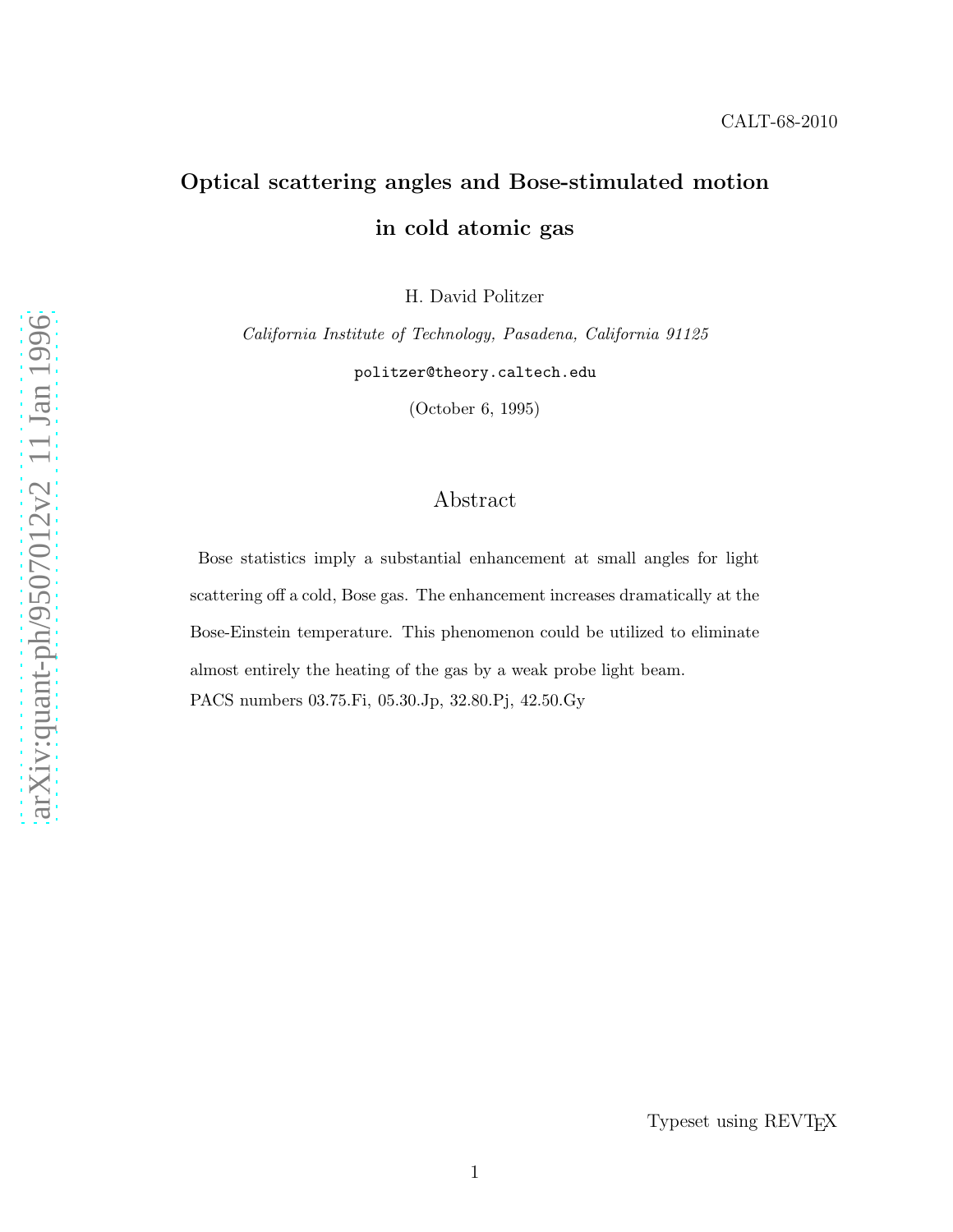A salient feature of Bose statistics is that the transition probability to a particular final state is proportional to  $n_f + 1$ , where  $n_f$  is the number of bosons hitherto in that final state. For photons, this is the origin of stimulated emission due to the presence of an external electromagnetic field. The analog for the motion of bosonic atoms is the enhancement of scattering into already occupied states. This is the essential ingredient in the dynamics of the formation of a Bose-Einstein condensate as the temperature drops below the critical value,  $T_c$ . A boson transition probability is also linear in the number of identical particles in the initial state. The present note points out how these factors effect simple photon–atom scattering in the Born approximation (e.g. for weak light). At low temperatures, there is substantial enhancement for small photon scattering angles (corresponding to small momentum transfers) from stimulated scattering of atoms into already occupied low momentum states. Below  $T_c$ , this enhancement dramatically shifts to even smaller angles due to the contribution of transitions from occupied atomic momentum  $p \neq 0$  states to the Bose condensate  $p = 0$  state and *vice versa*. Aside from seeing Bose statistics in action, this may have a practical implication for the optical investigation of cold atoms. The incident light intensity — and consequent total heating of the gas — can be reduced by several orders of magnitude for a given, desired signal strength by putting the detector at very small angle. This may allow non-destructive measurements on super-cold gases.

I treat here the simplest case of a uniform medium and study the photon scattering rate per unit time and volume into a given solid angle. A further simplifying approximation is that the atoms are treated as an ideal, i.e. non-interacting, Bose gas, so that the multiparticle states are described by occupancies of single particle states. Whether appropriate in detail to a particular atom trap depends on trap shape and size, atomic density, and beam wavelength and size. However, the same qualitative features will emerge[[1](#page-7-0)].

The underlying process is just Rayleigh scattering (or perhaps on resonance to enhance the rate). I focus on the angular dependence of the rate for fixed incident wavelength. With very sub-Doppler temperatures  $T$  (and with a very narrow light frequency band if using a resonance — narrow compared to the atomic line width), there is no relevant energy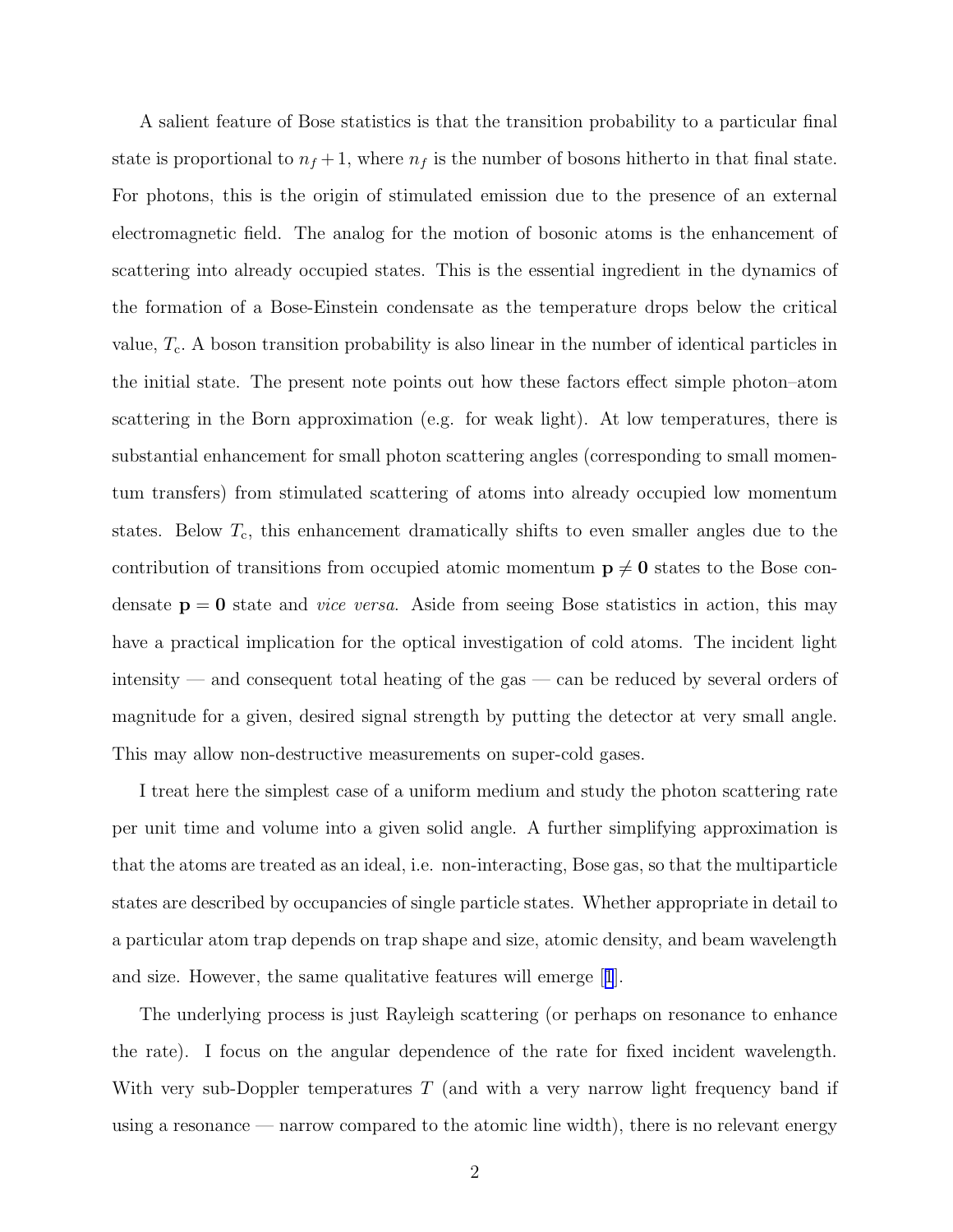dependence in the scattering amplitude even though we sum over possible initial and final atomic kinetic energies. This is because the range of energies involved in the thermal sum over atoms is negligible compared to the energy scale of variation of the scattering amplitude. The only angular dependence in the underlying "unstimulated" rate comes from the photon polarizations:  $\cos^2 \theta$  for polarizations in the scattering plane, 1 for perpendicular,  $\frac{1}{2}(1 +$  $\cos^2 \theta$ ) for unpolarized — all of which I treat as 1 for small angles. (The polarization difference may have some potential interest because it vanishes as  $\theta \to 0$  and, hence, weights angles differently.)

For a given, pure, many-particle quantum state with  $n_i$  atoms in an initial one-particle state and  $n_f$  atoms initially in the one-particle state into which one of the  $n_i$  is scattered, the scattering rate is proportional to  $n_i(n_f + 1)$ . The thermally averaged rate is, therefore, proportional to  $\langle n_i(n_f + 1) \rangle$ , where the brackets denote the thermal expectation. For  $i \neq f$ , which is guaranteed by having  $\theta \neq 0$ , this is equal to  $\langle n_i \rangle(\langle n_f \rangle + 1)$  if we ignore interactions between the atoms themselves. Hence, the needed thermal information is simply the thermal average occupancies of the single particle states i and  $f$ . It is simplest to evaluate these in terms of a chemical potential, which is then adjusted to produce the desired mean total number of particles. Note, however, that for bosons at very low temperatures, if any state has a large occupancy, the expected fluctuations in the occupancy are comparably large. The actual, physical situation of interest will determine which description (fixed particle number or fixed chemical potential) is more convenient.

It is useful to divide the scattering rate into three terms. (a) The total "unstimulated" rate, i.e., the 1 term in  $n_f + 1$ , is normalized to  $N_{total} \cdot 1$ , where  $N_{total}$  is the total target atom density and where the Rayleigh rate is normalized to 1. (b) The scattering from  $p \neq 0$  occupied states to  $p \neq 0$  occupied states is represented by a double integral over two Bose thermal occupation factors (·1). And (c) below  $T_c$ , there is scattering from  $p \neq 0$ occupied states to the  $p = 0$  state, with occupation  $N_o(\tau)$ , and vice versa; these two pieces give identical contributions. Because the integrals over p's converge as  $p \to 0$ , they do not account for a macroscopic occupancy of the  $p = 0$  state, which must be treated separately.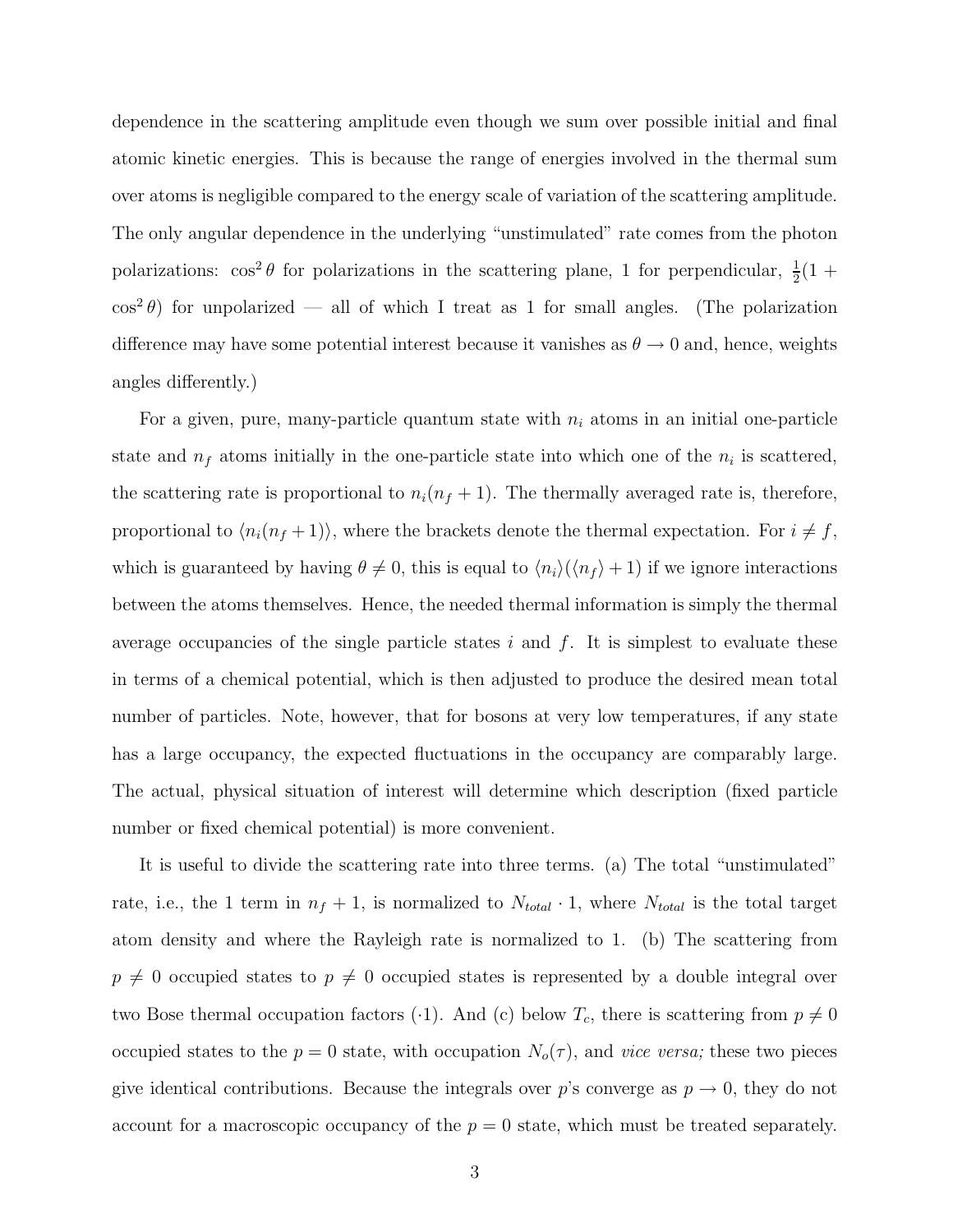Of course, there is no  $N_o \cdot N_o$  term at non-zero angle. Note that the "unstimulated" rate is linear in the density, while the stimulated terms are quadratic.

Choose units such that  $\hbar = c = 1$ . The convenient third choice of units is  $mc^2k_BT_c = 1$ , where m is the atom mass. Let  $\Delta$  be the dimensionless measure of the momentum transfer to the photon, i.e. expressed in the natural units of the problem. Then

$$
\Delta = |\Delta| = \frac{\sin \theta}{\cos \frac{\theta}{2}} \frac{h\nu}{\sqrt{mc^2 k_B T_c}} \simeq \theta \cdot k \tag{1}
$$

where  $\theta$  is the photon scattering angle, k is the magnitude of its momentum in these units, and  $\nu$  is its frequency. For laser light scattering off alkali atoms condensing at temperatures of order  $10^{-7}K$ ,  $\theta$  is of order 0.1 to 0.01 times  $\Delta$ . (If the conversion factor between  $\theta$  and  $\Delta$ were much smaller, e.g. with yet lower atom density and, hence, lower  $T_c$ , the phenomena discussed below might be limited to inaccessibly small angles.)

Define a scaled temperature  $\tau \equiv T/T_c$ . Then  $R(\Delta, \tau)$ , the total scattering rate normalized to the Rayleigh rate off a density of  $N_{total}$ , is given by

$$
R(\Delta, \tau) = 1 \tag{2a}
$$

$$
+N_{total}^{-1} \int \frac{d^3 \mathbf{p} d^3 \mathbf{p}' \delta^3(\mathbf{p} - \mathbf{p}' - \mathbf{\Delta})}{[\lambda^{-1}(\tau)e^{p^2/2\tau} - 1][\lambda^{-1}(\tau)e^{p^2/2\tau} - 1]}
$$
(2b)

$$
+2 \cdot \frac{N_o(\tau)}{N_{total}} \int \frac{d^3 \mathbf{p} d^3 \mathbf{p}' \delta^3(\mathbf{p}') \delta^3(\mathbf{p} - \mathbf{p}' - \mathbf{\Delta})}{[\lambda^{-1}(\tau)e^{p^2/2\tau} - 1]}
$$
(2c)

where

$$
N_{total} = \int d^3 \mathbf{p} (e^{p^2/2} - 1)^{-1} = \frac{1}{2} (2\pi)^{3/2} \zeta(\frac{3}{2})
$$

$$
N_o(\tau) = (1 - \tau^{3/2}) N_{total} \Theta(1 - \tau)
$$

$$
\lambda(\tau) \equiv e^{\mu(\tau)/\tau} \n= 1 - \left\{ \frac{9}{16\pi} [\zeta(\frac{3}{2})]^2 (\tau - 1)^2 + \mathcal{O}((\tau - 1)^3) \right\} \Theta(\tau - 1)
$$

and where  $\mu(\tau)$  is the chemical potential and the Riemann  $\zeta(3/2) \simeq 2.61$ . The coefficient in  $\lambda(\tau)$  of  $(\tau - 1)$  above  $\tau = 1$  is determined by requiring  $N_{total}$  (which in these units is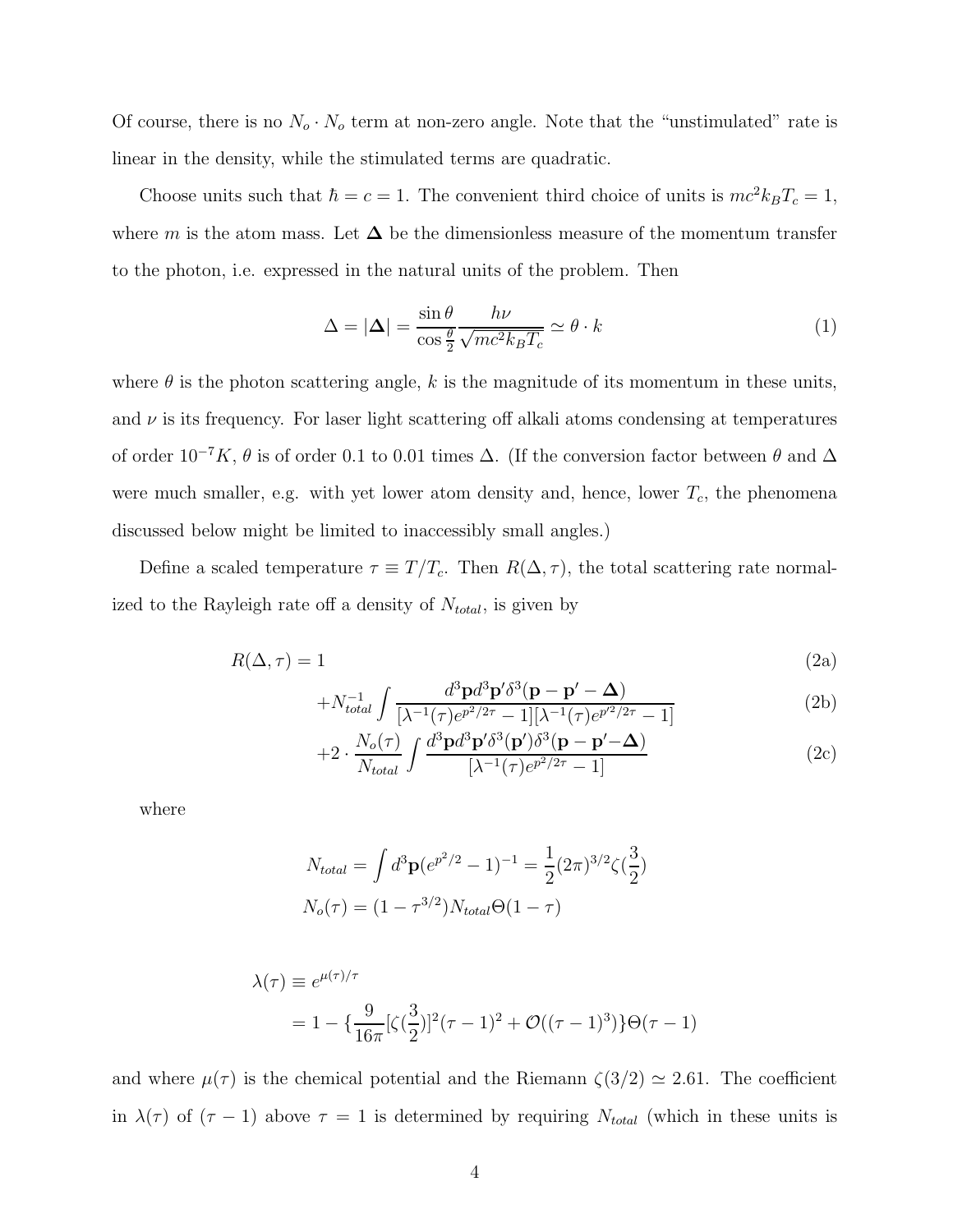the critical density) to be independent of  $\tau$ . The virtue of the dimensionless variables  $\Delta$ ,  $\tau$ , and  $N_{total}$  is that a single function  $R(\Delta, \tau)$  describes all physical situations, and interesting phenomena occur when the variables are roughly  $\mathcal{O}(1)$ . The actual light frequency, atom density, and atom mass then determine the translation of  $(\Delta, \tau)$  into  $(\theta, T)$ .

The integral in term (2b) cannot be evaluated in closed form. After using the  $\delta$ -function and integrating over angles, one is faced with a one-dimensional integral, depending on  $\Delta$  and  $\tau$ , that must be performed numerically. Before addressing the results, note that, despite the Θ-functions in  $N_o$  and  $\lambda$ , both  $R(\Delta, \tau)$  and  $\partial R/\partial \tau$  are continuous functions of  $\tau$ . (The latter is not immediately obvious but can be confirmed by an explicit evaluation of the contribution to  $\partial R/\partial \tau$  from the  $\tau$ -dependence of  $\lambda(\tau)$  at  $\tau = 1$ ; this can be done analytically. The discontinuity in this contribution to the  $\tau$  derivative is exactly cancelled by the  $\tau$ -dependence of term (2c). The  $\tau$ -dependence arising from the  $e^{p^2/\tau}$ 's is clearly continuous.)

The Bose final state enhancement of the total scattering, i.e., integrated over all angles, is a factor of  $N_{total}$ , independent of  $\tau$ . What changes with  $\tau$  is the angular dependence of that enhancement. As  $\tau$  decreases, it is concentrated at smaller and smaller angles — because the thermal distribution is at lower and lower momenta. What happens as we go below  $\tau = 1$  is that the finite fraction of the Bose enhancement involving the  $p = 0$  Bose-Einstein condensate has a different angular distribution, concentrated at somewhat smaller angles. It is the singular nature of the Bose distribution as  $\mathbf{p} \to 0$  and  $\tau \to 1^+$  that keeps R and  $\partial R/\partial \tau$ formally continuous. Nevertheless, the numerical evaluation reveals a dramatic crossover for sufficiently small  $\Delta$ .

The most interesting ranges of parameters are displayed in figure (1). Above the critical temperature,  $\Delta$ 's of order 1 or below show a Bose enhancement (solid lines) of a factor of two to five. Below the critical temperature, for  $\Delta$ 's like 0.1 or below, the enhancement can jump to several hundred or thousand with only a ten to twenty percent drop in temperature. The dashed curves are the contribution to the normalized rate coming from scatterings involving the  $p = 0$  states, either as targets or final states. These scatterings account for a substantial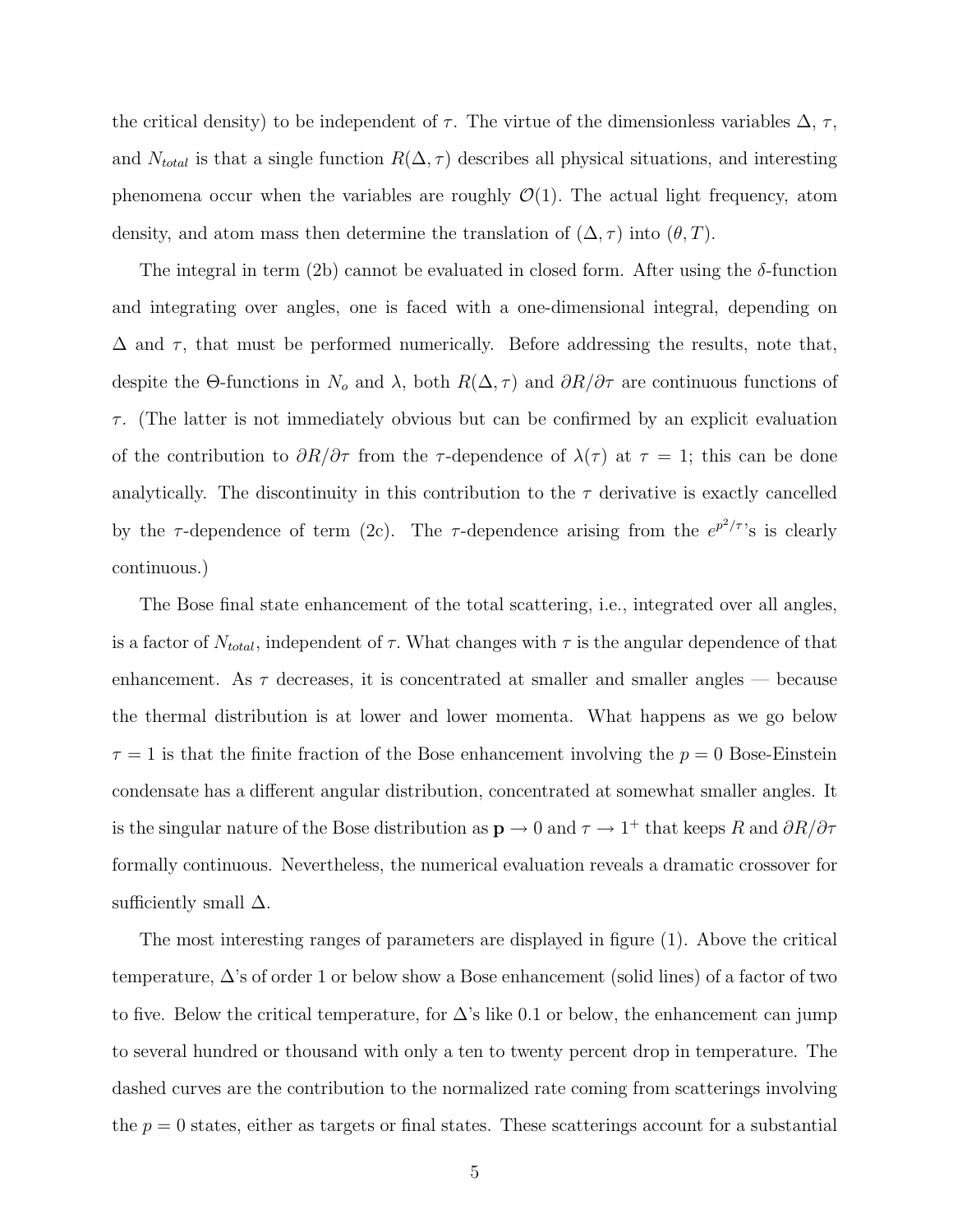fraction but by no means all of the enhancement. At fixed  $\Delta$ , as  $T \to 0$ , the enhancement must ultimately disappear. (It is then concentrated into yet smaller angles).

The above effects are really just simple kinematics that follow from the Bose occupation numbers. However, they have a potential practical application in cold atom optics. By collecting scattered light at small angles, one could significantly reduce the incident intensity needed to produce a given signal strength. The thermal average of the enhanced small angle scatterings do not heat the gas at all. They collectively remove precisely as much energy as they add because they involve all possible transitions from the thermal distribution back into the thermal distribution. The isotropic component (2a) is always present, and it does always contribute to heating. However, if the rate at some milliradians is 500 times greater than at 90 degrees, then one could reduce the incident intensity and, hence, total heating rate by 500 by moving the detector to small angles and still have the same signal strength.

The present discussion makes the simplifying assumption that the target gas is uniform over the beam size. One practical effect of finite sample size is that diffraction limits the smallest meaningful angles. For current experiments [\[2](#page-7-0)], the conversion of  $\Delta$  to a laboratory scattering angle puts the interesting angles at the border of what might be observed. A small atom trap may also produce significant variation in the position space support of the wave functions. This can be used, of course, to advantage in identifying the ground state occupancy [\[2](#page-7-0)]. The formulae presented here are more appropriate to a trap that is large compared to the beam size or more like an ideal box. Nevertheless, the behavior for small, harmonic traps should be similar[[1\]](#page-7-0). There are again three classes of states: unoccupied high energy states, a thermal occupation distribution of low energy excited states, and, finally, the ground state, with a significant occupancy. And the "unstimulated" rate is linear in the density while the stimulated rate is quadratic. One salient difference between trapped atoms and a uniform medium is that, with an external potential, momentum is not conserved[[1\]](#page-7-0). In an infinite, uniform medium, the super-stimulated ground-state-to-groundstate transitions correspond to zero photon scattering angle. The corresponding transitions in a trap are analogs of the Mössbauer effect and are dominant for photon momentum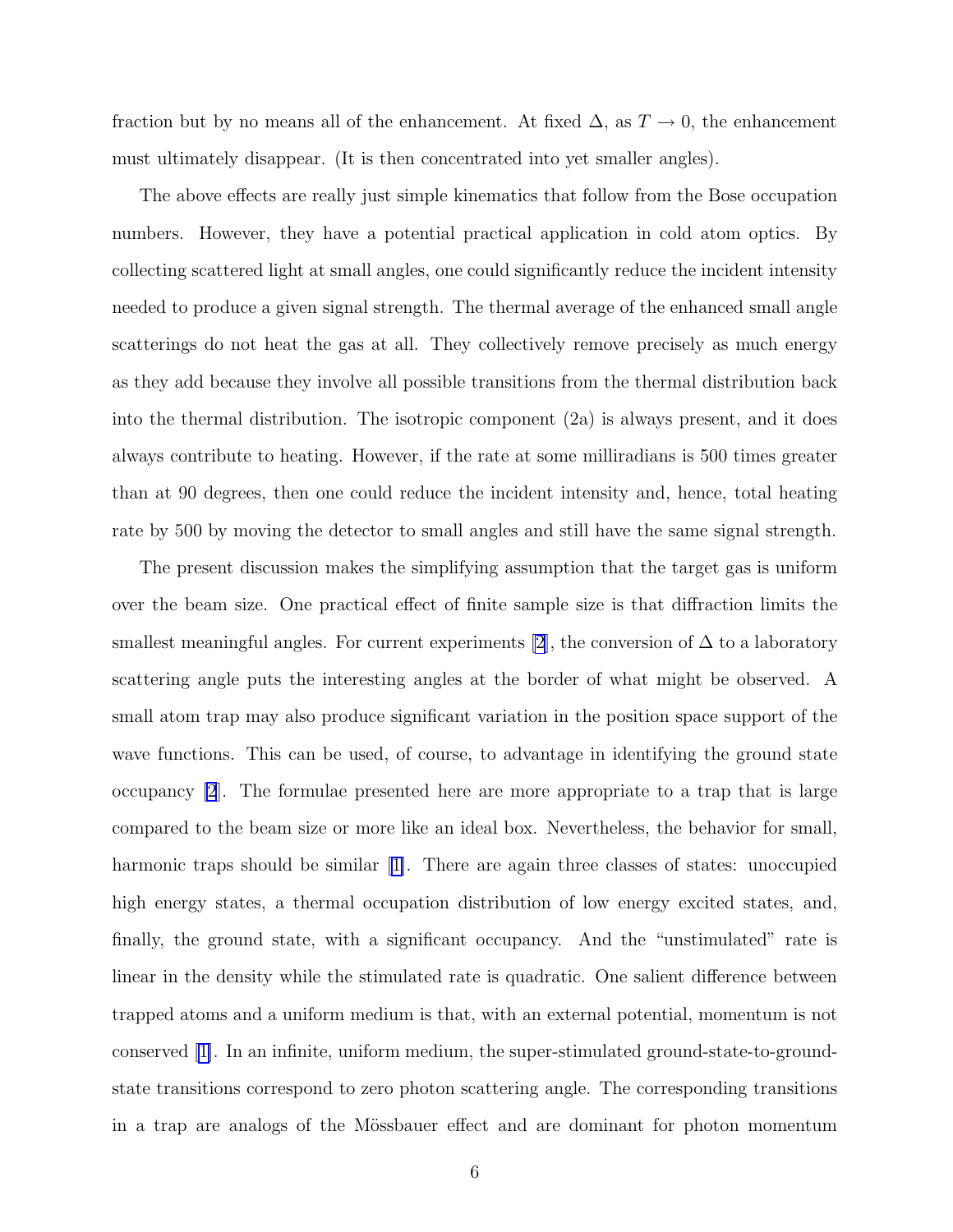transfers up to about double the largest typical ground state atom momentum. It is only beyond the corresponding maximum scattering angle that trap ground-state-to-excited-state and excited-state-to-excited-state scattering are the largest effects. Note, however, that if the light scattering is performed after a significantly long time interval of free expansion, i.e. after suddenly turning off the trapping fields [\[2](#page-7-0)], the Bose-stimulated enhancement will be confined to increasinly smaller angles. This is because, under free propagation, different momentum components become spatially separated. So the overlap between the scattered atom, of a particular final momentum, and previously existing atoms with that same momentum decreases rapidly with time.

Many recent theoretical discussions of optical effects in low temperature Bose gases have focused on far subtler issues, such as coherence in forward scattering at low  $|3|$  or high  $|4,5|$ densities (relative to the optical wavelength) or with pulsed light [\[6](#page-7-0)], or the effects of finite trap size [\[1\]](#page-7-0) or transition line shapes[[7](#page-7-0)]. (For a comprehensive review, see [\[8](#page-7-0)].) Although the fact that stimulated scattering occurs at small angles has often been mentioned in passing, a quantitative estimate of the magnitudes, angles, and sharpness with temperature of the effect had not been given. As emphasized in this context by Javanainen [\[9](#page-7-0)], to manifest any dramatic consequence of Bose statistics, the situation must involve a substantial number of identical particles that can be in the same place. For the present discussion to be relevant, the figure of merit is the number of atoms in the volume defined by the inverse of the momentum transfer.

#### ACKNOWLEDGMENTS

The author thanks K. Libbrecht and J. Preskill for several very helpful observations and suggestions. This work was supported in part by the U.S. Dept. of Energy under Grant No. DE-FG03-92-ER40701.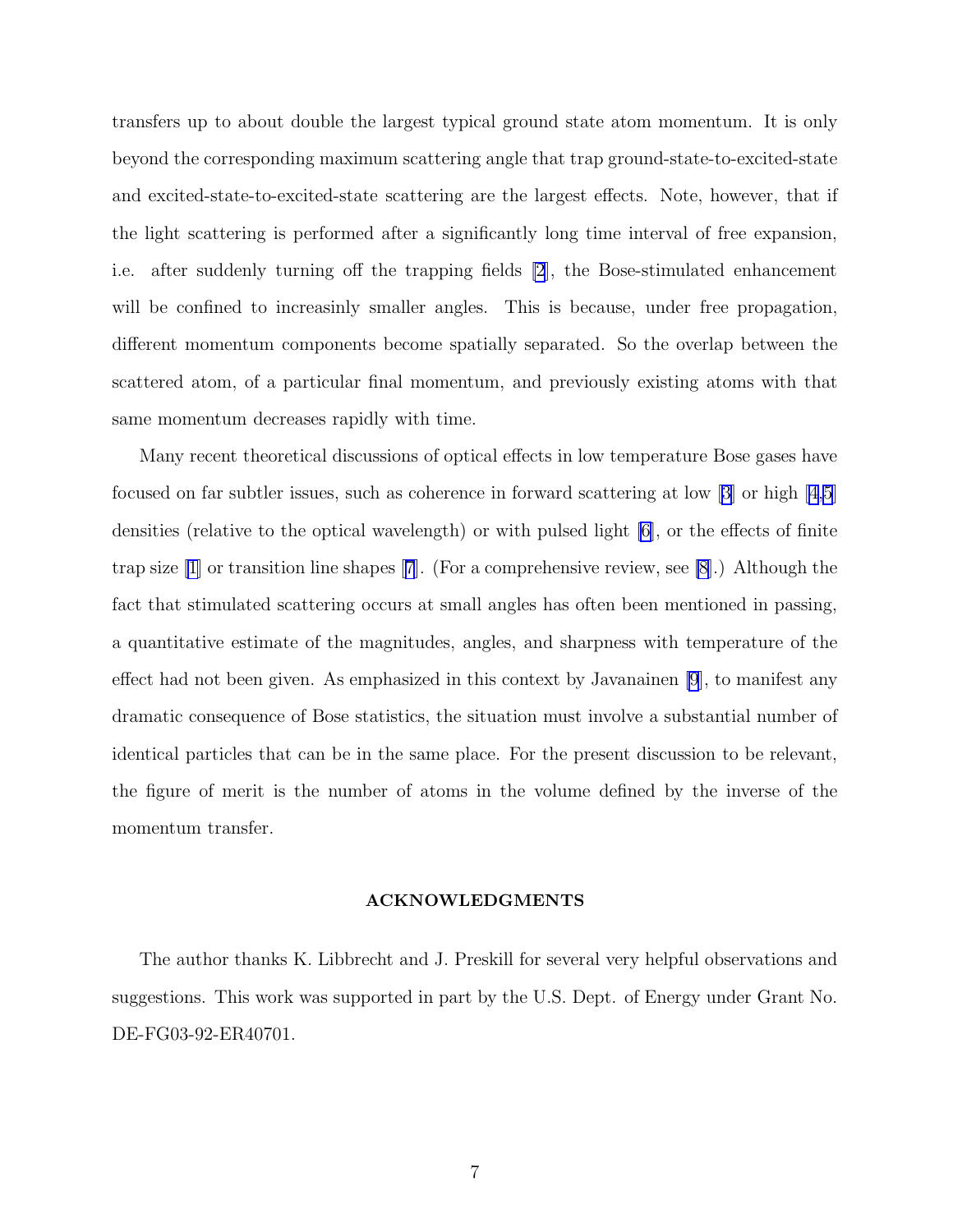## REFERENCES

- <span id="page-7-0"></span>[1] J. Javanainen, Phys. Rev. Lett. 72, 2375 (1993).
- [2] M.H. Anderson, J.R. Ensher, M.R. Matthews, C.E. Wieman, and E.A. Cornell, Science 269, 198 (1995).
- [3] O. Morice, Y. Castin, and J. Dalibard, Phys. Rev. A 51, 3896 (1995).
- [4] B.V. Svistunov and G.V. Shlyapnikov, Sov. Phys. JETP 70, 460 (1990); 71, 71 (1990).
- [5] H. D. Politzer, Phys. Rev. A 43, 6444 (1991).
- [6] M. Lewenstein and L. You, Phys. Rev. Lett. 71, 1339 (1993).
- [7] L. You, M. Lewenstein, and J. Cooper, Phys. Rev. A 50, R3565 (1994).
- [8] M. Lewenstein, L. You, J. Cooper, and K. Burnett, Phys. Rev. A 50, 2207 (1994).
- [9] J. Javanainen, unpublished.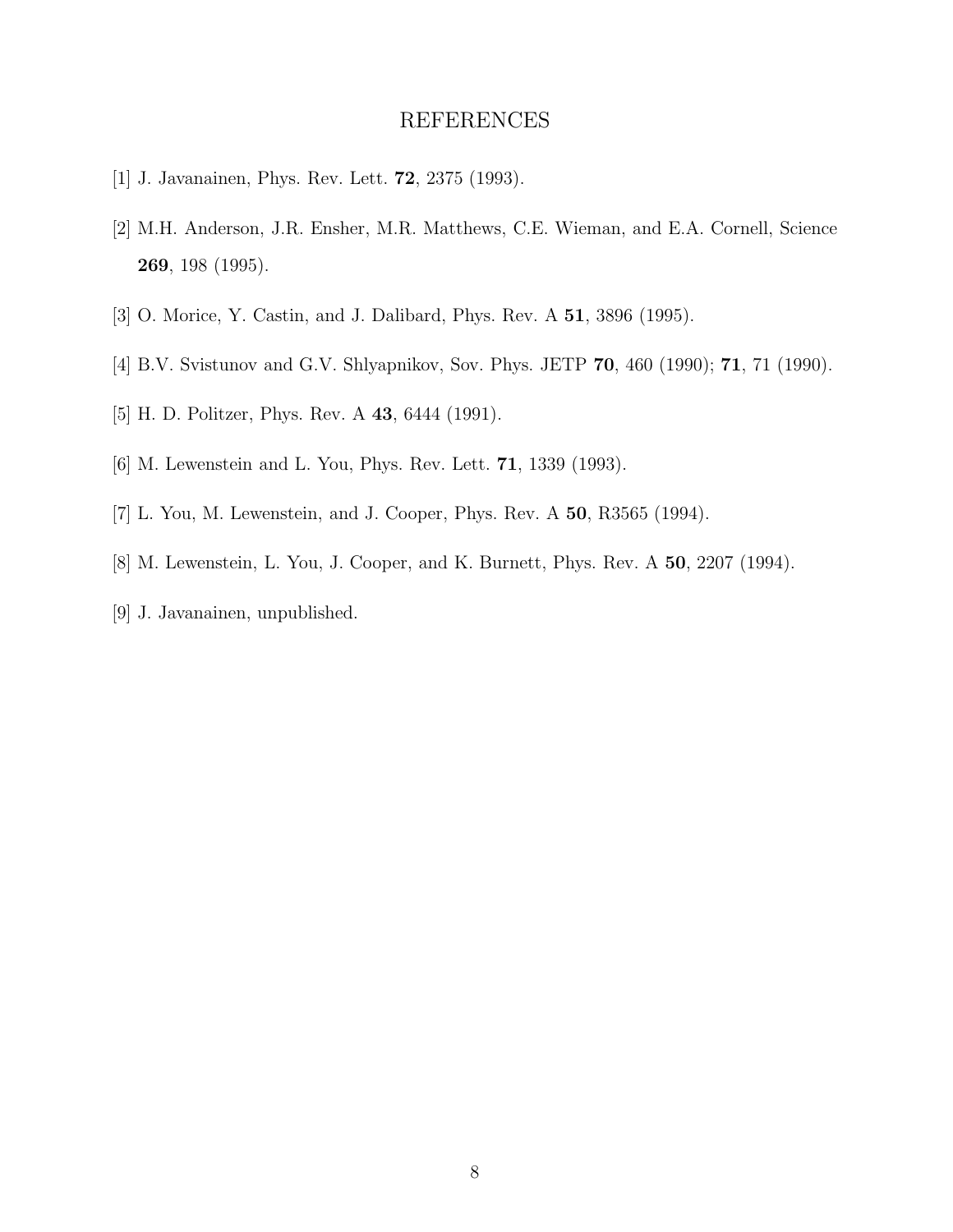## FIGURES

FIG. 1. The scattered light, total enhancement factor,  $R(\Delta, T/T_c)$ , including Bose stimulated atomic motion (solid lines) versus temperature at different reduced angles  $\Delta$  (see eqn. (1)). The dashed curves are the condensate contributions (i.e., from eq.  $(2c)$ ).